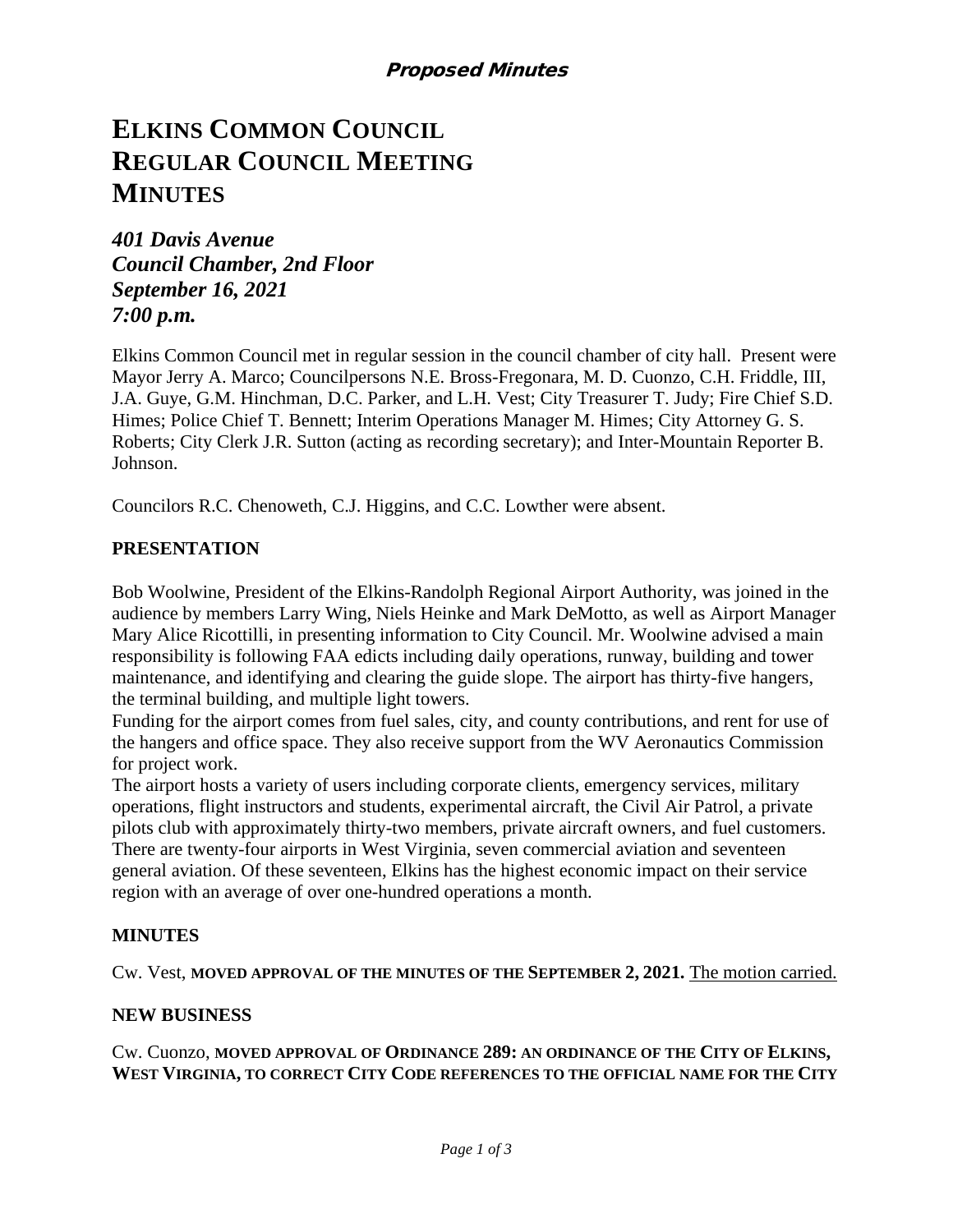# Proposed Minutes

OWNED PROPERTY KNOWN NOW AS THE PHIL GAINER COMMUNITY CENTER (2<sup>ND</sup> AND FINAL **READING).** The motion carried.

Cw. Bross-Fregonara, **MOVED APPROVAL OF RESOLUTION 1434: AUTHORIZING APPLICATION FOR DEMONSTRATION CITY GRANT THROUGH THE WEST VIRGINIA DIVISION OF FORESTRY.** The motion carried.

Cm. Hinchman, **MOVED APPROVAL OF RESOLUTION 1440: APPROVING "FULL-TIME REGULAR EMPLOYEE" STATUS AND CONFIRMING A COMPENSATION LEVEL FOR R. WICKHAM.** The motion carried.

## **APPROVAL OF VENDOR INVOICE PAYMENTS**

Cm. Hinchman, **MOVED APPROVAL OF THE INVOICES PRESENTED.** The motion carried.

The invoices in question were as specified on the following list, which is attached and made part of this record:

• Accounts Payable check transactions for the period August 30 – September 10, 2021

## **CORRESPONDENCE AND NOTIFICATIONS**

Council received the following correspondence and notifications:

- Issued building permits
- Treasurer's report

The following building permits have been issued since the previous regular council meeting.

| <b>ISSUED BUILDING PERMITS</b> |                              |                          |                                                  |              |  |  |  |
|--------------------------------|------------------------------|--------------------------|--------------------------------------------------|--------------|--|--|--|
| Permit                         | Applicant                    | <b>Location</b>          | <b>Description</b>                               | <b>Value</b> |  |  |  |
| 210195                         | <b>McCutcheon, Robert</b>    | 252 Terrace Ave          | <b>Replace Roof</b><br><b>Shingles</b>           | 8,925.00     |  |  |  |
| 210196                         | <b>Wagner Properties LLC</b> | 1107 S Davis Ave         | <b>Replace Sidewalk</b>                          | 3,000.00     |  |  |  |
| 210197                         | <b>Skidmore, Loretta</b>     | 1525 Lavalette Ave.      | <b>Repair Front Porch</b>                        | 2,000.00     |  |  |  |
| 210198                         | <b>Cash Cabins, LLC</b>      | 114 Pleasant Ave.        | New Roof,<br><b>Windows and</b><br><b>Siding</b> | 15,800.00    |  |  |  |
| 210199                         | Cook, Jennifer               | 1627 S Davis Ave.        | <b>Replace Roof</b><br><b>Shingles</b>           | 18,355.00    |  |  |  |
| 210200                         | <b>McFarlands Auto</b>       | <b>1313 Harrison Ave</b> | <b>Electrical Upgrade</b>                        | 800.00       |  |  |  |